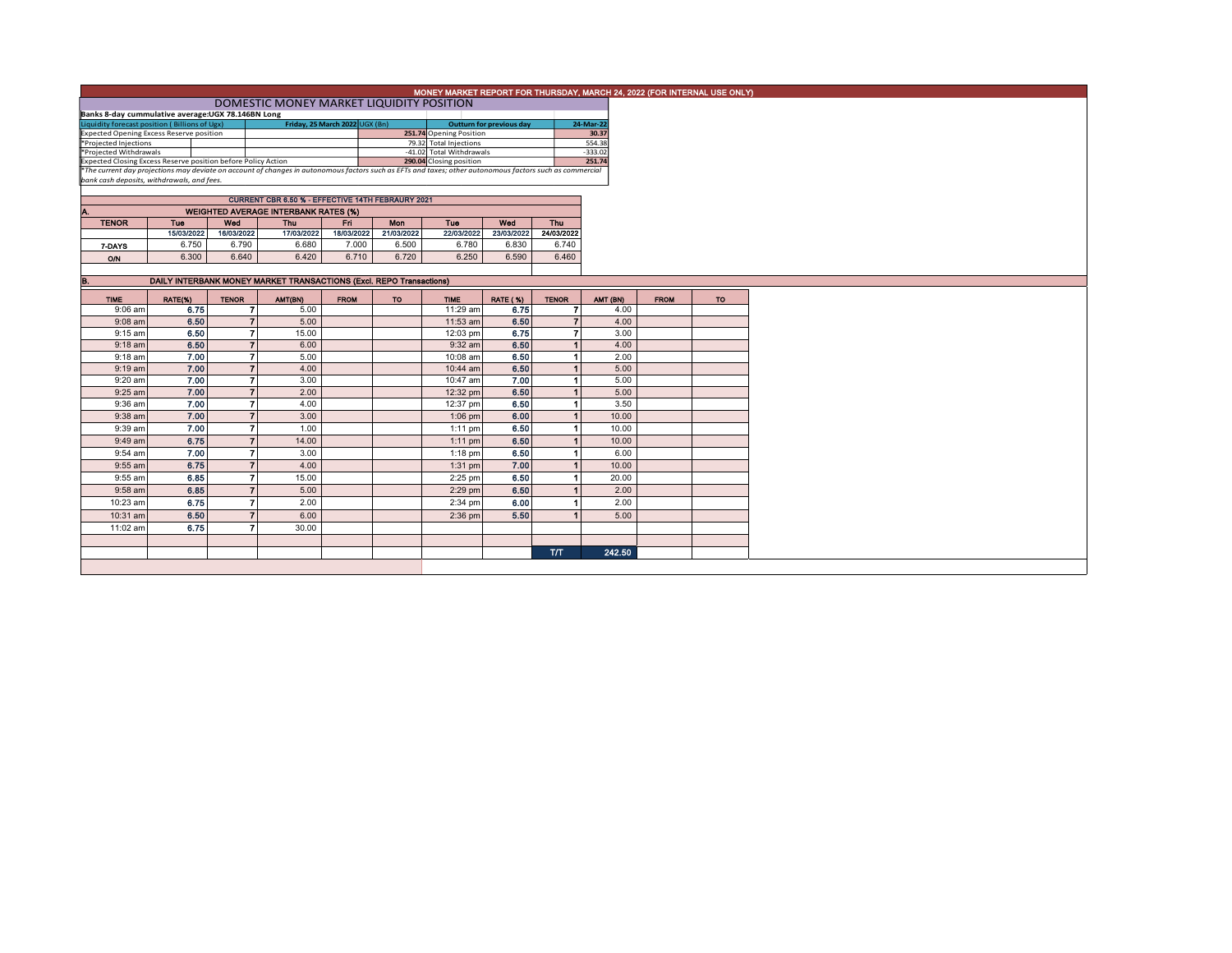C.<br>9.500 CBR AND THE 7- DAY WAR INTERBANK RATES 9.000 8.500 8.000 7.500 7.000 6.500 5.500 6.000 5.000 4.500 4.000 01/03/2022 02/03/2022 03/03/2022 04/03/2022 07/03/2022 09/03/2022 10/03/2022 11/03/2022 14/03/2022 15/03/2022 16/03/2022 17/03/2022 18/03/2022 21/03/2022 22/03/2022 23/03/2022 24/03/2022 • Overnight WAR = 7-day WAR - CBR rate - Upper bound - Lower bound D. MONETARY POLICY OPERATIONS MATURITIES PROFILE: (24-MARCH- 2022 TO 10-NOVEMBER- 2022)

| --              | <u>Monetain performance and monetained in the term with available in the centre in State of the Common and the co</u> |             |             |             |             |             |             |                          |             |             |              |  |  |  |  |
|-----------------|-----------------------------------------------------------------------------------------------------------------------|-------------|-------------|-------------|-------------|-------------|-------------|--------------------------|-------------|-------------|--------------|--|--|--|--|
| DATE            | THUR <sup>'</sup>                                                                                                     | <b>THUR</b> | <b>THUR</b> | <b>THUR</b> | <b>THUR</b> | <b>THUR</b> | <b>THUR</b> | <b>THUR</b>              | <b>THUR</b> | <b>THUR</b> | <b>TOTAL</b> |  |  |  |  |
|                 | 31-Mar-22                                                                                                             | 07-Apr-22   | 14-Apr-22   | 28-Apr-22   | 05-May-22   | 12-May-22   | 02-Jun-22   | 04-Aug-22                | 18-Aug-22   | 10-Nov-22   |              |  |  |  |  |
| <b>REPO</b>     |                                                                                                                       |             |             |             | -           |             |             | $\overline{\phantom{0}}$ |             |             |              |  |  |  |  |
| <b>REV REPO</b> |                                                                                                                       |             | -           |             | -           |             |             |                          | -           |             |              |  |  |  |  |
| BOU BILL/DEPO A | 205.09                                                                                                                | 51.20       | 240.07      | 52.02       | 537.46      | 10.09       | 10.00       | 33.00                    | 26.60       | 15.00       | .180.52      |  |  |  |  |
| TOTALS          | 205.09                                                                                                                | 51.20       | 240.07      | 52.02       | 537.46      | 10.09       | 10.00       | 33.00                    | 26.60       | 15.00       | 1.180.52     |  |  |  |  |

Total O/S Deposit Auction & BOU Bill balances held by BOU up to 10 November 2022: UGX 1,181 BN Total O/S Repo, Reverse Repo, BOU Bill balances held by BOU: UGX 1,181 BN

| (EI) STOCK OF TREASURY SECURITIES                                                     |                                              |                |                  |                 | <b>EID</b><br><b>MONETARY POLICY MARKET OPERATIONS</b> |                   |               |            |              |              |  |  |
|---------------------------------------------------------------------------------------|----------------------------------------------|----------------|------------------|-----------------|--------------------------------------------------------|-------------------|---------------|------------|--------------|--------------|--|--|
|                                                                                       | <b>LAST TBIILS ISSUE DATE: 17-MARCH-2022</b> |                |                  |                 | (VERTICAL REPOS, REV-REPOS & BOU BILL)                 |                   |               |            |              |              |  |  |
| On-the-run O/S T-BILL STOCKs (Bns-UGX)                                                |                                              |                | 5.734.93         | 25/03/2022      | <b>OMO</b>                                             | <b>ISSUE DATE</b> | <b>AMOUNT</b> | <b>WAR</b> | <b>RANGE</b> | <b>TENOR</b> |  |  |
| On-the-run O/S T-BONDSTOCKs(Bns-UGX)                                                  |                                              |                | 23.010.08        | 25/03/2022 REPO |                                                        | 11-Feb            | 133.00        | 6.500      |              |              |  |  |
| TOTAL TBILL & TBOND STOCK- UGX                                                        |                                              |                | 28.745.02        |                 | <b>REPO</b>                                            | 15-Feb            | 303.00        | 6.500      |              |              |  |  |
| O/S=Outstanding                                                                       |                                              |                |                  |                 | <b>BOU BILL</b>                                        | $17-Feb$          | 2.98          | 6.906      |              | 28           |  |  |
| <b>MATURITY</b>                                                                       | <b>TOTAL STOCK</b>                           | <b>YTM (%)</b> | <b>CHANGE IN</b> |                 | <b>BOU BILL</b>                                        | 17-Feb-           | 207.78        | 7.176      |              | 56           |  |  |
|                                                                                       | (BN UGX)                                     | AT CUT OFF"    | <b>YTM (+/-)</b> |                 | <b>BOU BILL</b>                                        | 17-Feb            | 9.92          | 7.353      |              | 84           |  |  |
| 91                                                                                    | 110.78                                       | 6.501          | 0.000            |                 | <b>REPO</b>                                            | 17-Feb            | 404.00        | 6.500      |              |              |  |  |
| 182                                                                                   | 388.97                                       | 8.224          | $-0.176$         |                 | <b>REPO</b>                                            | 28-Feb            | 431.50        | 6.500      |              |              |  |  |
| 364                                                                                   | 5.235.18                                     | 9.800          | 0.100            |                 | <b>REPO</b>                                            | 01-Mar            | 258.50        | 6.500      |              |              |  |  |
| 2YR                                                                                   | 595.21                                       | 11.000         | 1.000            |                 | <b>BOU BILL</b>                                        | 03-Mar            | 169.09        | 6.998      |              | 28           |  |  |
| 3YR                                                                                   | $\overline{\phantom{a}}$                     | 12.090         | $-1.010$         |                 | <b>BOU BILL</b>                                        | 03-Mar            | 2.00          | 7.169      |              | 56           |  |  |
| 5YR                                                                                   | 1.119.91                                     | 14,390         | 1.390            |                 | <b>BOU BILL</b>                                        | 03-Mar            | 14.11         | 9.099      |              | 252          |  |  |
| 10YR                                                                                  | 10.364.47                                    | 14.000         | 0.261            |                 | <b>REPO</b>                                            | 03-Mar            | 394.00        | 6.500      |              |              |  |  |
| 15YR                                                                                  | 9.035.22                                     | 14.390         | $-1.510$         |                 | <b>REPO</b>                                            | 04-Mar            | 76.00         | 6.500      |              |              |  |  |
| <b>20YR</b>                                                                           | 1.895.27                                     | 15.900         | 0.400            |                 | <b>REPO</b>                                            | 07-Mar            | 264.00        | 6.500      |              |              |  |  |
| Cut OFF is the lowest price/ highest yield that satisfies the auction awarded amount. |                                              |                |                  |                 | <b>BOU BILL</b>                                        | 10-Mar            | 21.09         | 6.906      |              | 28           |  |  |
|                                                                                       |                                              |                |                  |                 | <b>BOU BILL</b>                                        | 10-Mar            | 326.83        | 7.149      |              | 56           |  |  |
|                                                                                       |                                              |                |                  |                 | <b>BOU BILL</b>                                        | 10-Mar            | 9.83          | 7.357      |              | 84           |  |  |
|                                                                                       |                                              |                |                  |                 | <b>REPO</b>                                            | 10-Mar            | 287.50        | 6.500      |              |              |  |  |
|                                                                                       |                                              |                |                  |                 | <b>REPO</b>                                            | 11-Mar            | 180.00        | 6.500      |              |              |  |  |
|                                                                                       |                                              |                |                  |                 | <b>REPO</b>                                            | 14-Mar            | 87.00         | 6.500      |              |              |  |  |
|                                                                                       |                                              |                |                  |                 | <b>REPO</b>                                            | 15-Mar            | 270.00        | 6.500      |              |              |  |  |
|                                                                                       |                                              |                |                  |                 | <b>REPO</b>                                            | 17-Mar            | 168.00        | 6.500      |              |              |  |  |
|                                                                                       |                                              |                |                  |                 | <b>REPO</b>                                            | 23-Mar            | 110.00        | 6.500      |              |              |  |  |

WAR-Weighted Average Rate